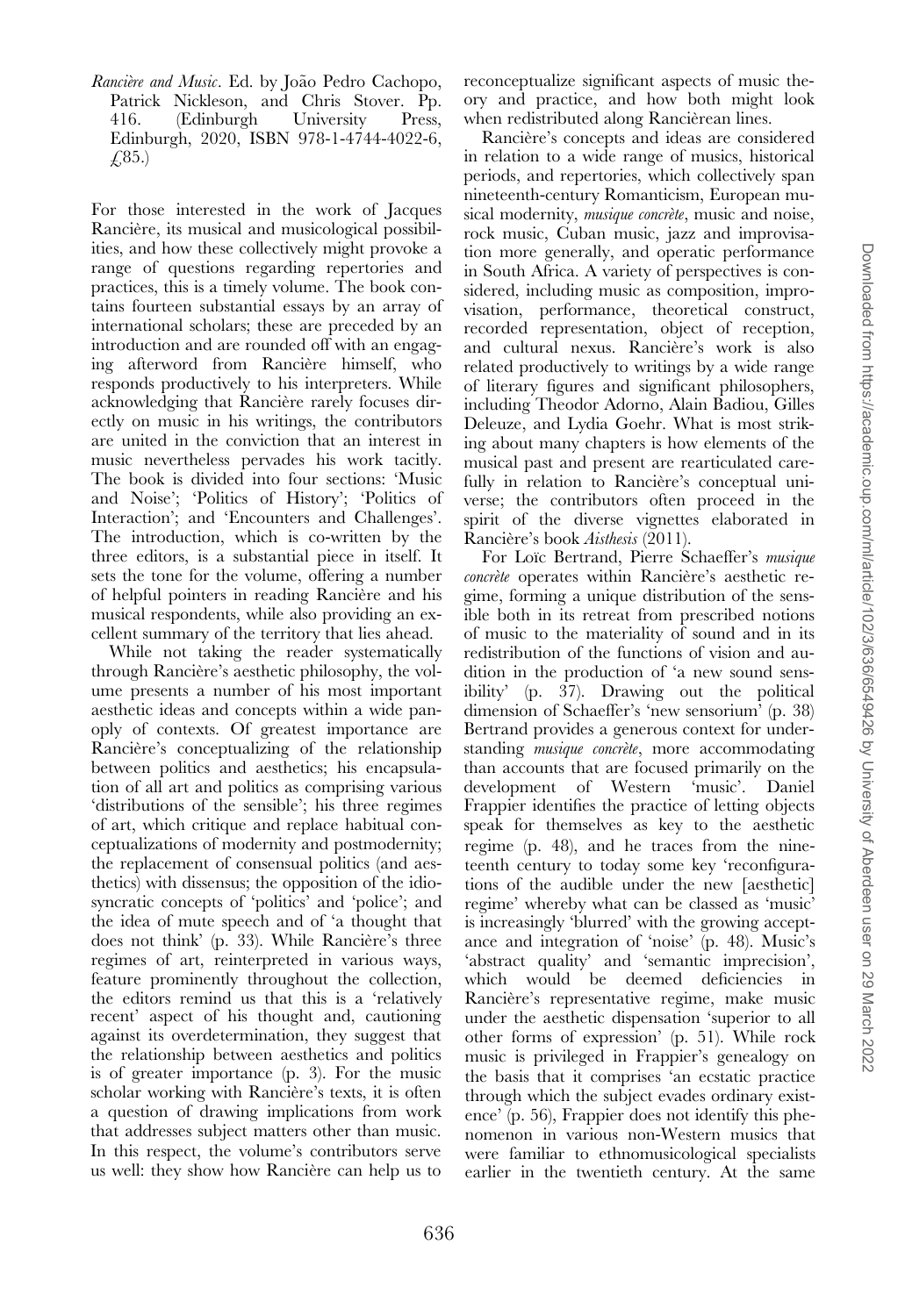time, the detailed discussion of various negotiations with noise in the rock domain is interesting and nuanced. Patrick Nickleson concludes this first section of the book with an interesting exploration of the term 'low music' ('la musique bas'), which he distils from a potpourri of Rancière's texts. It's a fascinating discussion of how Rancière and his one-time mentor Louis Althusser use sonic metaphors, focusing in particular on how silence and noise stand equally in opposition to logos (p. 76). Noise is marked out as 'an always dissensual term' (p. 77) and 'politically noisy' is identified as an aspect of the aesthetic regime (p. 79) countering the imposition of 'an orderly, rational structure in place of the "real" noise of events, speech or sound' (p. 80). This emerges as a theme that recurs in several essays that follow.

Rancière's aesthetic regime prompts Martin Kaltenecker to think of 'the opposition of structure and sound as a confrontation rather than a historical evolution' (p. 103) and, after discussing the burgeoning presence of indications of sound and noise in literature, he considers various sonic 'epiphanies' in Western music from Beethoven to Ives, moments in which 'a special timbre emerges' (p. 106). After Fausto Romitelli, Kaltenecker suggests that 'the modernist persona of music, ever in conflict with the world, has been substituted by a persona walking through a soundscape, on the lookout for sounds, echoes and traces, and reacting to them'  $(p. 110)$ . An interesting aspect of Rancière's own exploration of the aesthetic regime is his eschewal of the most oft-cited modernist art works in favour of much less celebrated pieces from the nineteenth century onwards, in which moments of the aesthetic regime are located within a recognizably representational landscape. In this spirit, João Pedro Cachopo contemplates music's entry into the aesthetic regime: in his fascinating study, he considers 'two wrong notes' from the second movement of Berlioz's Harold en Italie that are intended to evoke 'the sound of a "slow tolling of bells"' (p. 121), and which he presents to us as an example of 'sonic dissensus' (p. 125).

Katharina Clausius teases out the relationship between Rancière's The Ignorant Schoolmaster and François Fenélon's novel Les Aventures de Télémaque (1699), the latter portraying music as a 'corrupting influence' (p. 139). Probing the tangled Rancière–Fénelon–Jacotot triangle to lay bare its various distributions of the sensible, Rancière's text is deemed as inhabiting a 'conflicted stance between voice and silence, between music and non-music' (p. 150) in which 'the equality of all voices (ignorant and learned)'

is asserted in such a way that no one is 'rendered silent' (p. 151). While politics is never far from view in the volume, the more explicit linking of politics to aesthetics is explored in several other chapters. William Fourie and Carina Venter, while addressing decolonial scholar Walter Mignolo's criticism of Rancière's Eurocentric focus, nevertheless turn to the French philosopher to study the Eoan group, the first grassroots company to perform full-scale operas in apartheid South Africa (p. 156). Here, as throughout this volume, beyond the intense interest afforded by discussion of Rancière's concepts, the musical repertories that are considered are of great interest in themselves as is the breadth of theoretical approaches undertaken. Kjetil Klette Bøhler, for example, examines 'how Cuban popular dance music nurtures and contests revolutionary values in today's Cuba' (p. 177) through a textual and musical analysis of a live performance of the song 'Cubanos por el mundo' by the Cuban band Interactivo. Focusing on improvisatory elements, Bøhler identifies the existence of 'a "Cuban police order" structured around a shared notion of the revolutionary' (p. 177), and shows 'how the experience of the song dialogues musically with that order' (ibid.).

Improvisation is the shared topic of contributions by Dan DiPiero and Chris Stover. DiPiero draws attention both to the growing number of 'political interpretations of improvised music' and to how 'improvisation can raise productive questions' relating to the rupturing of the sensible (p. 207). Positing that improvisation is always singular (p. 208) and drawing on the track 'Waves, Linens, and White Light' by the Norwegian band Mr. K (2015), DiPiero argues convincingly in relation to Rancière's concept of dissensus that musical consensus among improvising musicians implies 'no politics at all' (p. 215). Singularity is equally central to Chris Stover's essay, for which politics unfolds '*only* in the enactment of an individual act, the staging of a singular scene' (p. 231). Identifying how police logic then operates to recapture, reconfigure, and neutralize every political eruption within art, Stover goes on to explore musical practices that are highly effective in producing dissensus. Selecting three well-chosen dissensual 'musical utterances', the intensification in the shift from Stover's first moment (Thelonious Monk) to his second (Pharoah Sanders) left this reader wondering where the author could possibly go for a third moment that would continue the inflationary trajectory. The author's choice is both surprising and effective.